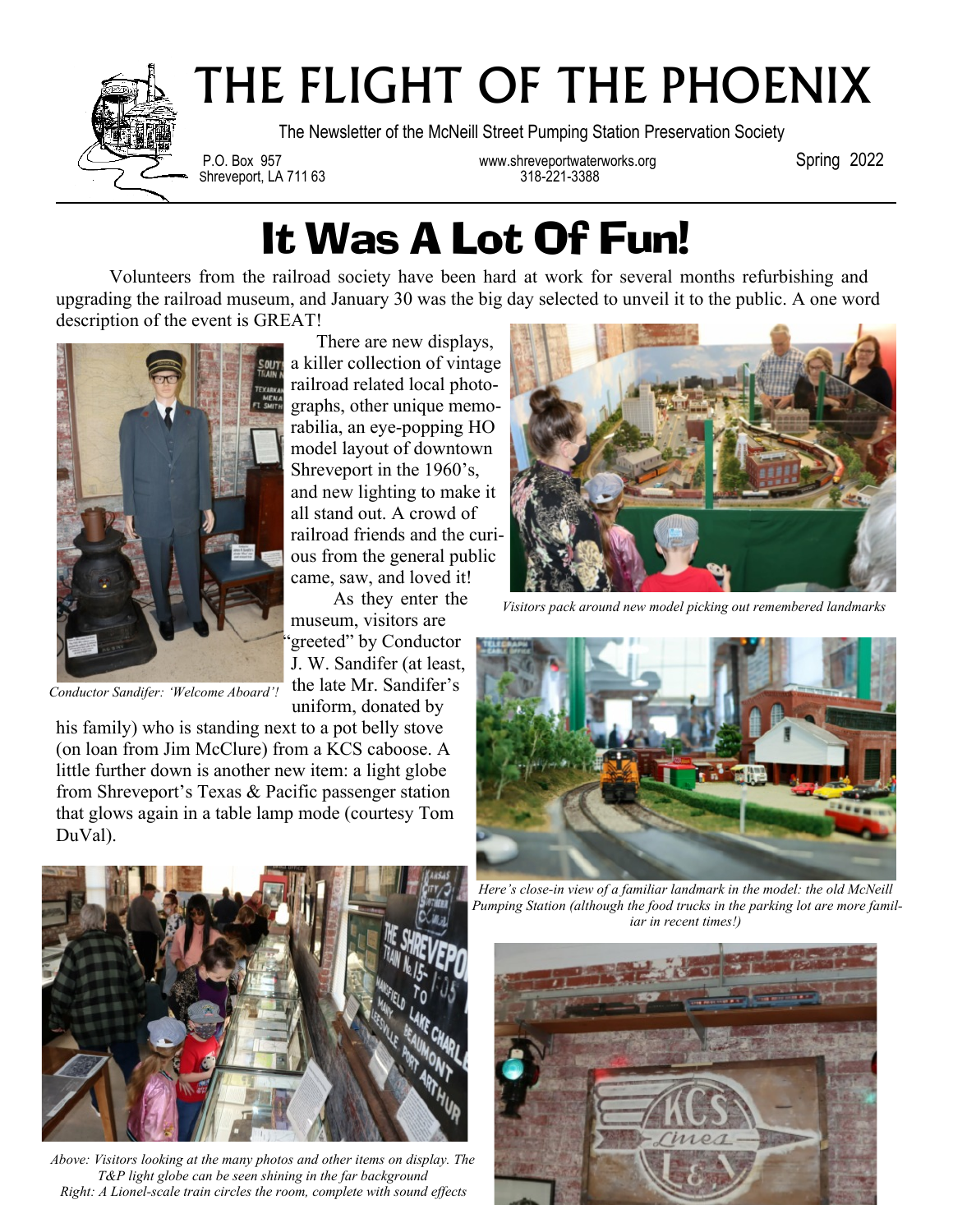#### Spring 2022 **The Flight of the Phoenix** Page 2



*A closer look at the light fixture from T&P station Here's the new railroad society logo*

There's plenty more to see, read, and enjoy, and the new railroad museum is a terrific added attraction for the site that is sure to increase visitation.

The railroad society also used the occasion to rebrand itself "Shreveport Railroad Museum" and unveiled its new graphic logo.

Liz Swaine was indispensable in promoting the event,



performing as onsite hostess serving snacks, and then master of ceremonies for a program in the old ozone room that presented certificates of appreciation to the volunteers and to the Railroad Museum itself for enhancing downtown. Thank



*Certificate of Appreciation for the volunteers who made the refurbishment of Railroad Museum possible. L-R: Gayle Reece, Jim McClure, Dave Bland, Jason Busey, Tom DuVal, Jessica Monk, Jim Monk*

you to Jim McClure, Tom DuVal, Jason Busey, Jim Monk, Jessica Monk, Roger DeVilbiss, Frank Head, Gayle Reece, and Dave Bland. And a thank you also to Liz Swaine for making the event so successful!

Looking ahead, we're planning to have a "grand opening" and Train Day at the Museums on Sunday afternoon May 15, which will be about the same time as national train week. There will be food trucks, live music, railroad-related activities, and, of course, tours of both great museums. More information as planning proceeds.

*[Photographs by Mike & Mark Mangham]*



Bill Wiener has made another generous donation from the William B. Wiener, Jr. Foundation to McNeill Street Pumping Station



*Liz Swaine congratulates Dave Bland with a certificate of appreciation for the Railroad Museum*

Preservation Society. Thank you very, very much to Mr. Wiener for his continued support over many years of a truly unique historic place that we are fortunate to have in Shreveport.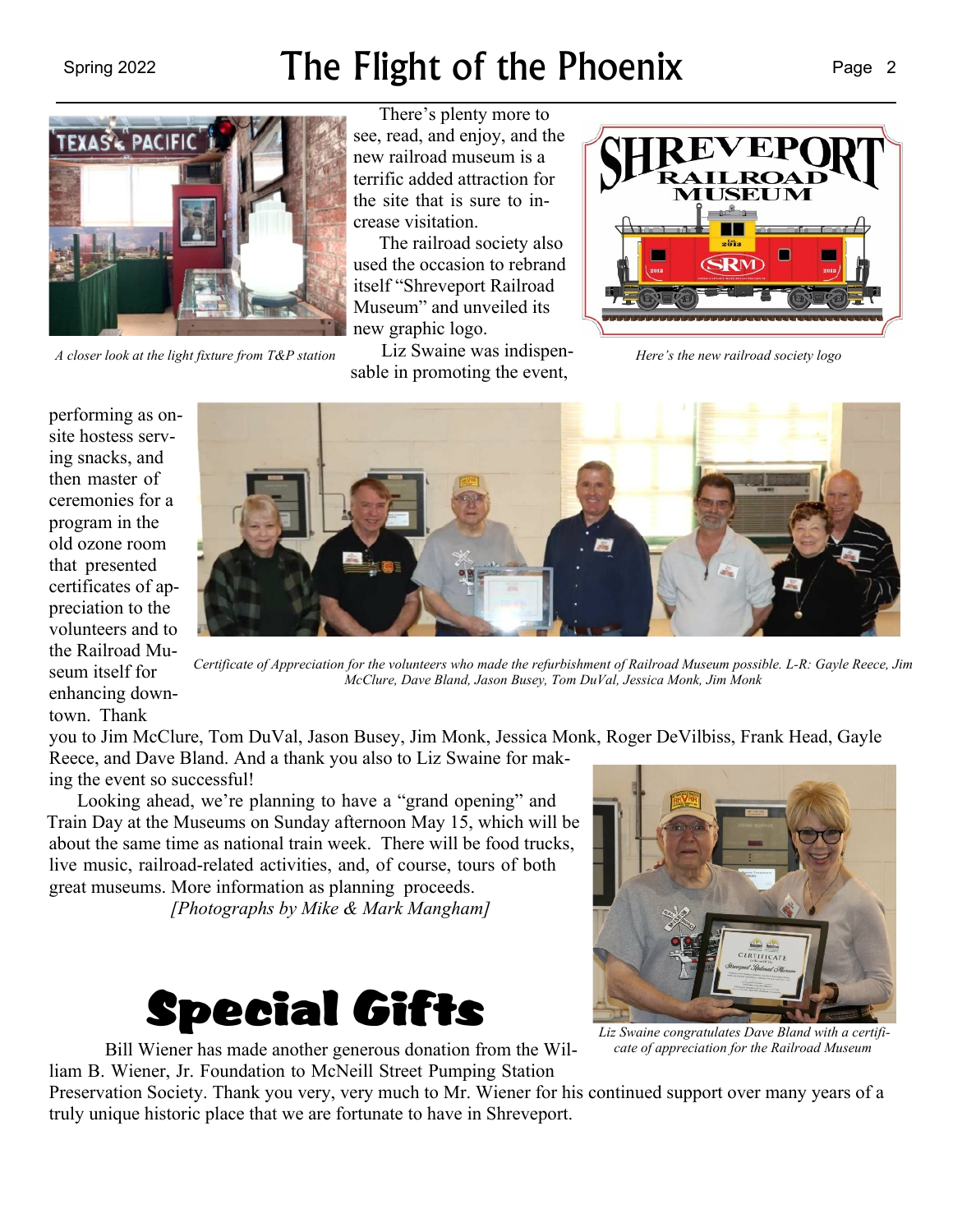Peggy and Rory Wisner have made a gift to the Preservation Society in memory of Jim Nuttall, Peggy's father and a very special friend of the Pumping Station. Thank you so much to the Wisners for this thoughtful remembrance.

 Special gifts from friends like these plus almost \$12,000 that has been received during this year's membership renewal request made in December will give the Preservation Society a big boost toward raising the money needed to operate without a deficit again this year. We need more than \$40,000 in 2022 for operating expenses and we're not there yet, but looking good so far! Last year actually finished with a small surplus that will be used for one or more projects that have been waiting in the wings for the funding needed.

## **Give For Good is coming**

 Regular readers know that the Community Foundation of North Louisiana has been organizing an annual online fundraising event on behalf of local charities, and this year's event will be on May 3. Give For Good has become a big deal for the Preservation Society that raises almost as much as our member donations toward what is needed for annual expenses. It is an online-only event and friends use a special website to donate to Shreveport Water Works Museum/McNeill Street Pumping Station Preservation Society. The Community Foundation handles everything and adds a partial match of 10-15% to the donation.

So, how can you get involved? Mark your calendar for May 3, 2021! When the day arrives, just bring up the Give For Good website (giveforgoodnla.org) and "search" for McNeill Street Pumping Station Preservation Society or Shreveport Water Works Museum then follow the directions to make a donation. Note that the program is online only and runs midnight to midnight on May 3. The website is also a handy way to keep track of how things are going as the day moves along. If you won't be available May 3, or if you don't want to forget, you can make a donation before then beginning April 19, but it won't be posted until May 3. **Remember: Tuesday May 3!**

### **Election Returns**

 The annual membership meeting of McNeill Street Pumping Station Preservation Society took place on February 7 and Conway Link, Paul Williams, Marilyn Joiner, and Nettie Brown were reelected to a new three year term of service on the Board. Dave Bland was nominated for Board membership and was elected to a term ending 2024. Dave is a new member on the board but is well known to everyone around SWWM due to his hard work on behalf of the railroad society.

 The other serving Board members are Jeff Little, Liz Swaine, Stacy Brown, John Atkins, George Bakowski, David Burroughs, and David Kunz. The newly constituted board convened after the membership meeting and elected officers for the coming year. The slate is unchanged and is Conway Link President, Marilyn Joiner Vice President, Paul Williams Treasurer, Liz Swaine Secretary, and Dale Ward Executive Director.

 Thank you very much to all these individuals for donating their time and talent to operating the Preservation Society and protecting a historic crown jewel.